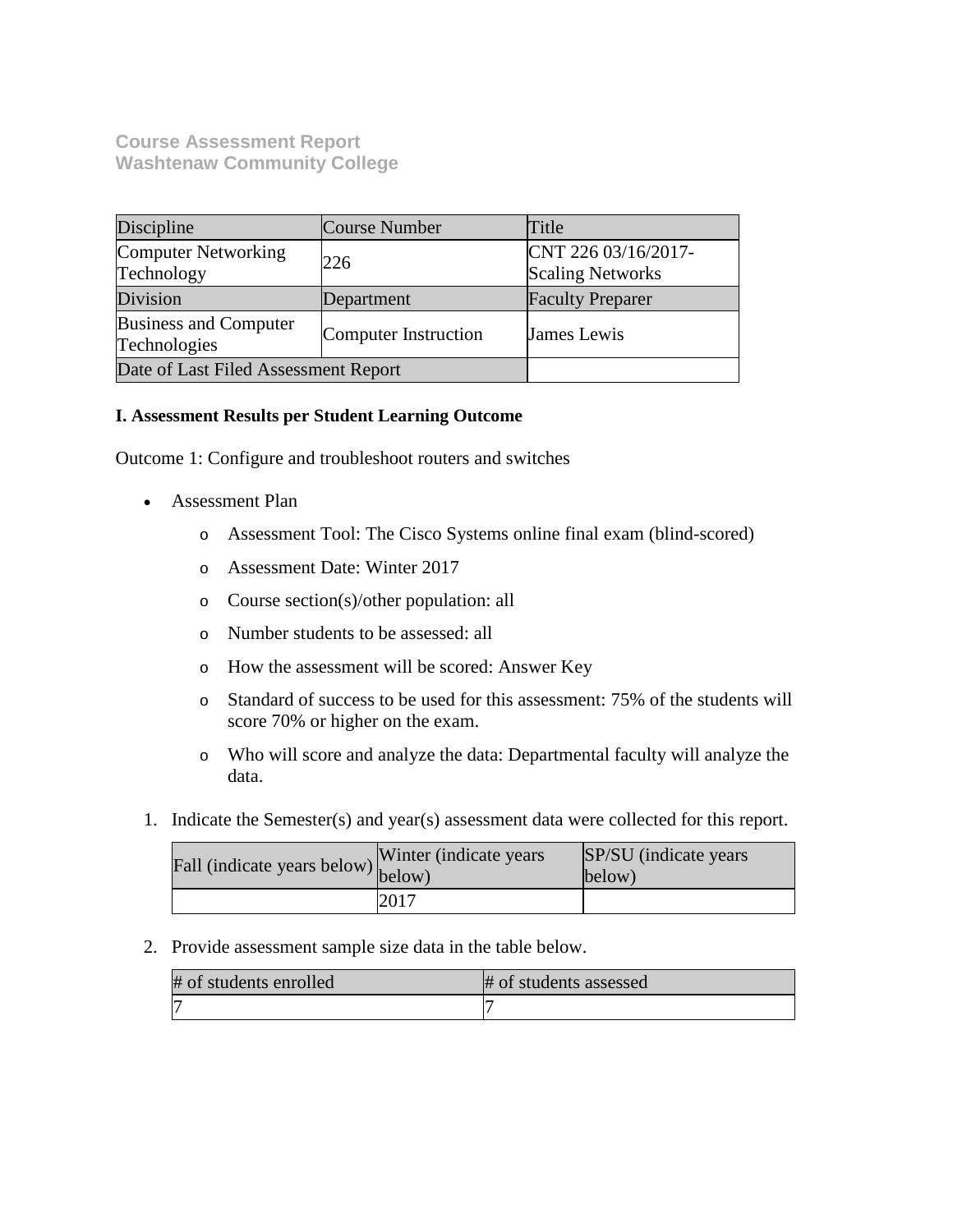3. If the number of students assessed differs from the number of students enrolled, please explain why all enrolled students were not assessed, e.g. absence, withdrawal, or did not complete activity.

All enrolled students were assessed.

4. Describe how students from all populations (day students on campus, DL, MM, evening, extension center sites, etc.) were included in the assessment based on your selection criteria.

This course was F2F this term and all students were assessed.

5. Describe the process used to assess this outcome. Include a brief description of this tool and how it was scored.

This SLO was assessed in a hands-on exercise in which students actually built, tested and verified several router and switch configurations. Exercise modules 2 and 3 were the rubrics for this SLO. Successful completion of the objectives for this SLO were Pass / Fail against the requirements of the exercise.

6. Briefly describe assessment results based on data collected for this outcome and tool during the course assessment. Discuss the extent to which students achieved this learning outcome and indicate whether the standard of success was met for this outcome and tool.

Met Standard of Success: Yes

All students were successful in completion of this objective (7/7). All students successfully passed the online final examination minimum requirement of 75%.

7. Based on your interpretation of the assessment results, describe the areas of strength in student achievement of this learning outcome.

Students cabled and created configuration scripts for a segment of an enterprise network. They successfully built, troubleshot and maintained the functionality of an instructor-introduced network that included routers, switches, and a client and server relationship.

8. Based on your analysis of student performance, discuss the areas in which student achievement of this learning outcome could be improved. If student met standard of success, you may wish to identify your plans for continuous improvement.

Student success can be maintained by continuing the capstone practical hands-on examination.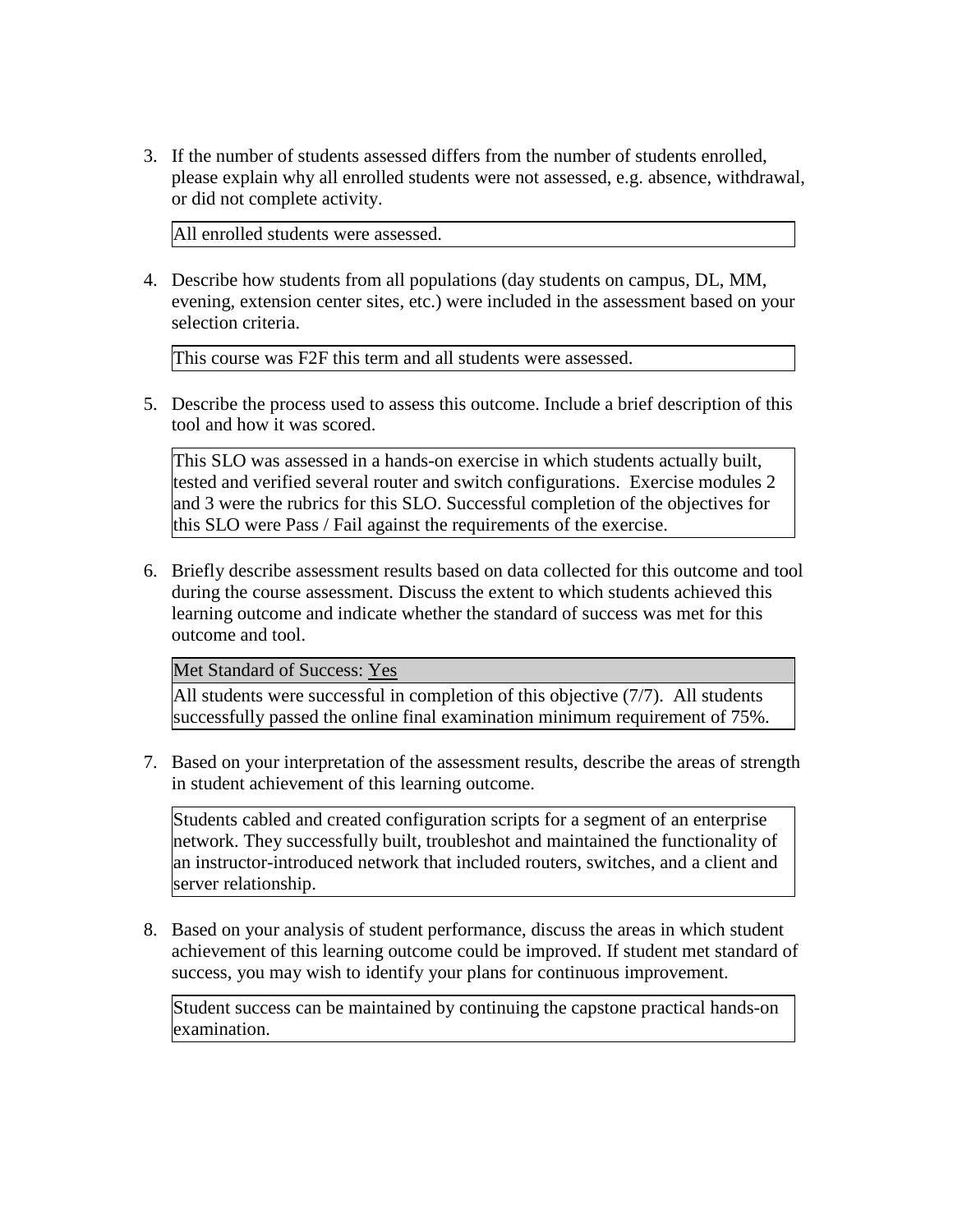Outcome 2: Resolve common issues with OSPF, EIGRP, and STP in both IPv4 and IPv6 networks

- Assessment Plan
	- o Assessment Tool: A Departmental Task List will be used to assess proficiency (pass/fail) in applying the concepts and in performing hands-on tasks.
	- o Assessment Date: Winter 2017
	- o Course section(s)/other population: all
	- o Number students to be assessed: all
	- o How the assessment will be scored: Departmentally-developed rubric
	- o Standard of success to be used for this assessment: 75% of the students will complete all of the tasks.
	- o Who will score and analyze the data: Departmental faculty will score and analyze the data.
- 1. Indicate the Semester(s) and year(s) assessment data were collected for this report.

| Fall (indicate years below) below) | Winter (indicate years) | SP/SU (indicate years)<br>below) |
|------------------------------------|-------------------------|----------------------------------|
|                                    | 2017                    |                                  |

2. Provide assessment sample size data in the table below.

| # of students enrolled | # of students assessed |
|------------------------|------------------------|
| h                      |                        |

3. If the number of students assessed differs from the number of students enrolled, please explain why all enrolled students were not assessed, e.g. absence, withdrawal, or did not complete activity.

All students enrolled in this course for this term were assessed (7/7).

4. Describe how students from all populations (day students on campus, DL, MM, evening, extension center sites, etc.) were included in the assessment based on your selection criteria.

This section was F2F.

5. Describe the process used to assess this outcome. Include a brief description of this tool and how it was scored.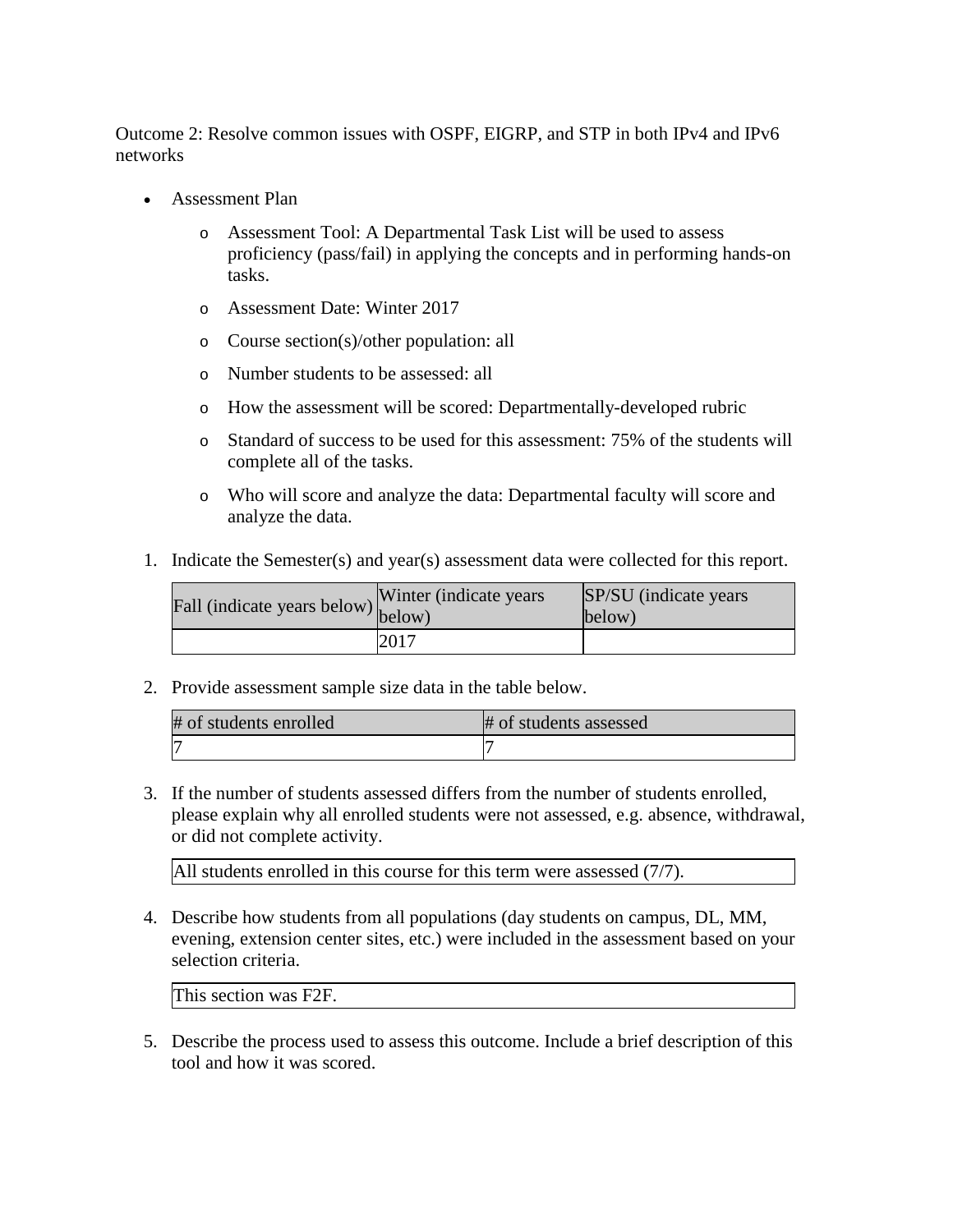Students performed hands-on exercises for building, testing, debugging and demonstrating successful configuration and use of a local area network utilizing classroom equipment. Pass / Fail was the criteria for this exercise.

6. Briefly describe assessment results based on data collected for this outcome and tool during the course assessment. Discuss the extent to which students achieved this learning outcome and indicate whether the standard of success was met for this outcome and tool.

# Met Standard of Success: Yes

Student exercises as identified in Cisco curriculum Module 2, switch STP configuration and troubleshooting, Module 5 OSPF single area, Module 6, OSPF multi-area, Module 7, EIGRP configuration and troubleshooting, and Module 8, EIGRP configuration and troubleshooting, were used as the rubric for this SLO. All students successfully met all SLO exercises. Additionally, all students successfully built a component of an enterprise capstone network.

7. Based on your interpretation of the assessment results, describe the areas of strength in student achievement of this learning outcome.

Successful completion by all students of hands-on modules 2, 5, 6, 7, 8 and a capstone project demonstrated student understanding and strength of skill for this objective.

8. Based on your analysis of student performance, discuss the areas in which student achievement of this learning outcome could be improved. If student met standard of success, you may wish to identify your plans for continuous improvement.

Continuous improvement will be based on continual exposure to the hands-on modules that provide experience with the relevant objectives.

Outcome 3: Implement a WLAN in a small-to-medium network

- Assessment Plan
	- o Assessment Tool: The Cisco Systems online final exam (blind-scored)
	- o Assessment Date: Winter 2017
	- o Course section(s)/other population: all
	- o Number students to be assessed: all
	- o How the assessment will be scored: Answer Key
	- o Standard of success to be used for this assessment: 75% of the students will score 70% or higher on the exam.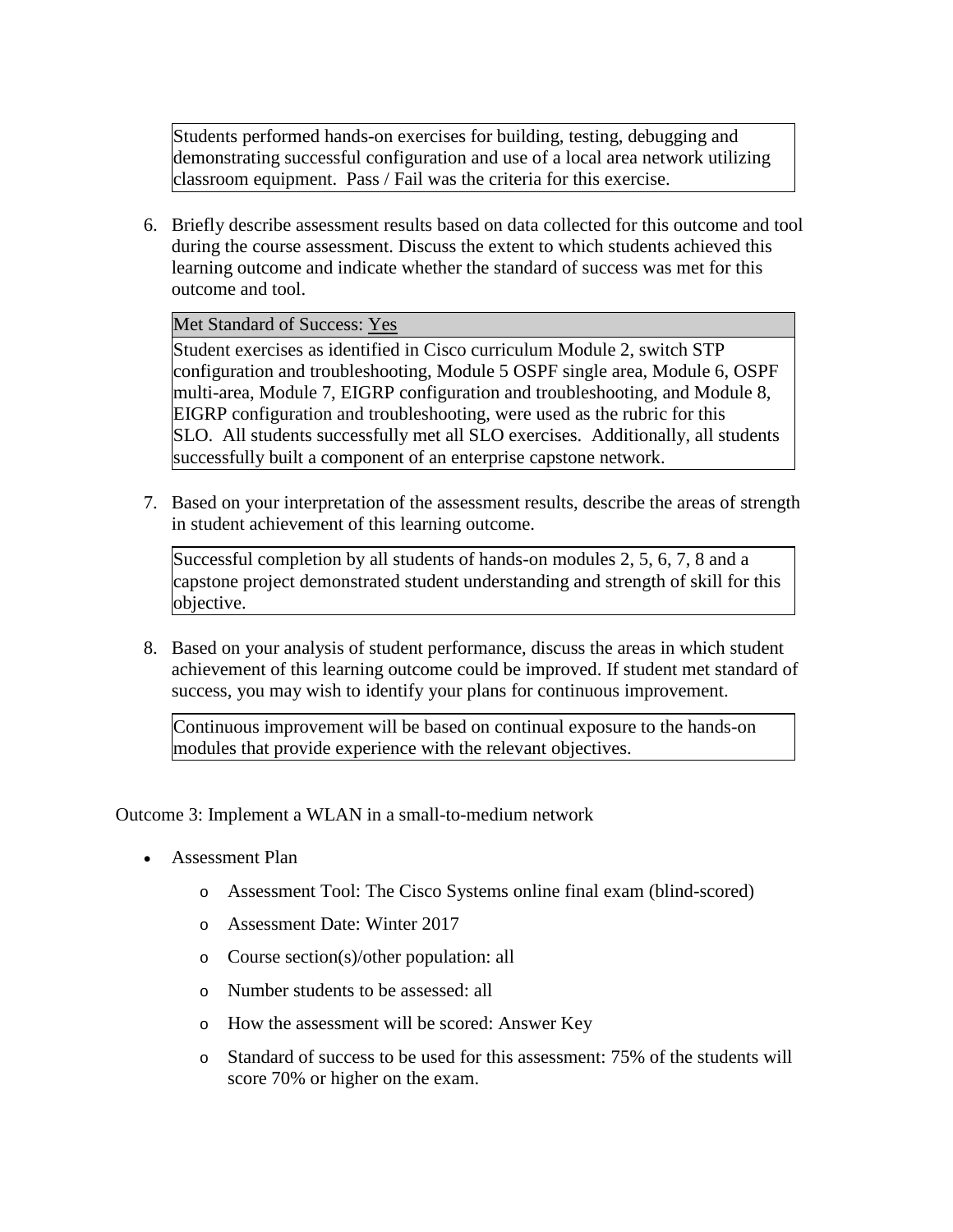- o Who will score and analyze the data: Departmental faculty will analyze the data.
- 1. Indicate the Semester(s) and year(s) assessment data were collected for this report.

| Fall (indicate years below) $\begin{bmatrix} w \text{ finite} \\ \text{below} \end{bmatrix}$ | Winter (indicate years) | SP/SU (indicate years)<br>below) |
|----------------------------------------------------------------------------------------------|-------------------------|----------------------------------|
|                                                                                              | 2017                    |                                  |

2. Provide assessment sample size data in the table below.

| # of students enrolled | # of students assessed |
|------------------------|------------------------|
|                        |                        |

3. If the number of students assessed differs from the number of students enrolled, please explain why all enrolled students were not assessed, e.g. absence, withdrawal, or did not complete activity.

All students enrolled in this course this term were assessed (7/7).

4. Describe how students from all populations (day students on campus, DL, MM, evening, extension center sites, etc.) were included in the assessment based on your selection criteria.

All offerings in this course for this term were F2F.

5. Describe the process used to assess this outcome. Include a brief description of this tool and how it was scored.

This SLO as written cannot be assessed in an online environment. To effectively assess student skill in relation to the SLO objective, students were presented with equipment to build, test, troubleshoot and demonstrate operation of a wireless local area network (WLAN). Pass / Fail was the criteria for this exercise.

6. Briefly describe assessment results based on data collected for this outcome and tool during the course assessment. Discuss the extent to which students achieved this learning outcome and indicate whether the standard of success was met for this outcome and tool.

Met Standard of Success: Yes

All students successfully performed the objective for this SLO.

7. Based on your interpretation of the assessment results, describe the areas of strength in student achievement of this learning outcome.

All students were successful in building a small WLAN without instructor assistance. This demonstrates understanding and skill in the outcome.